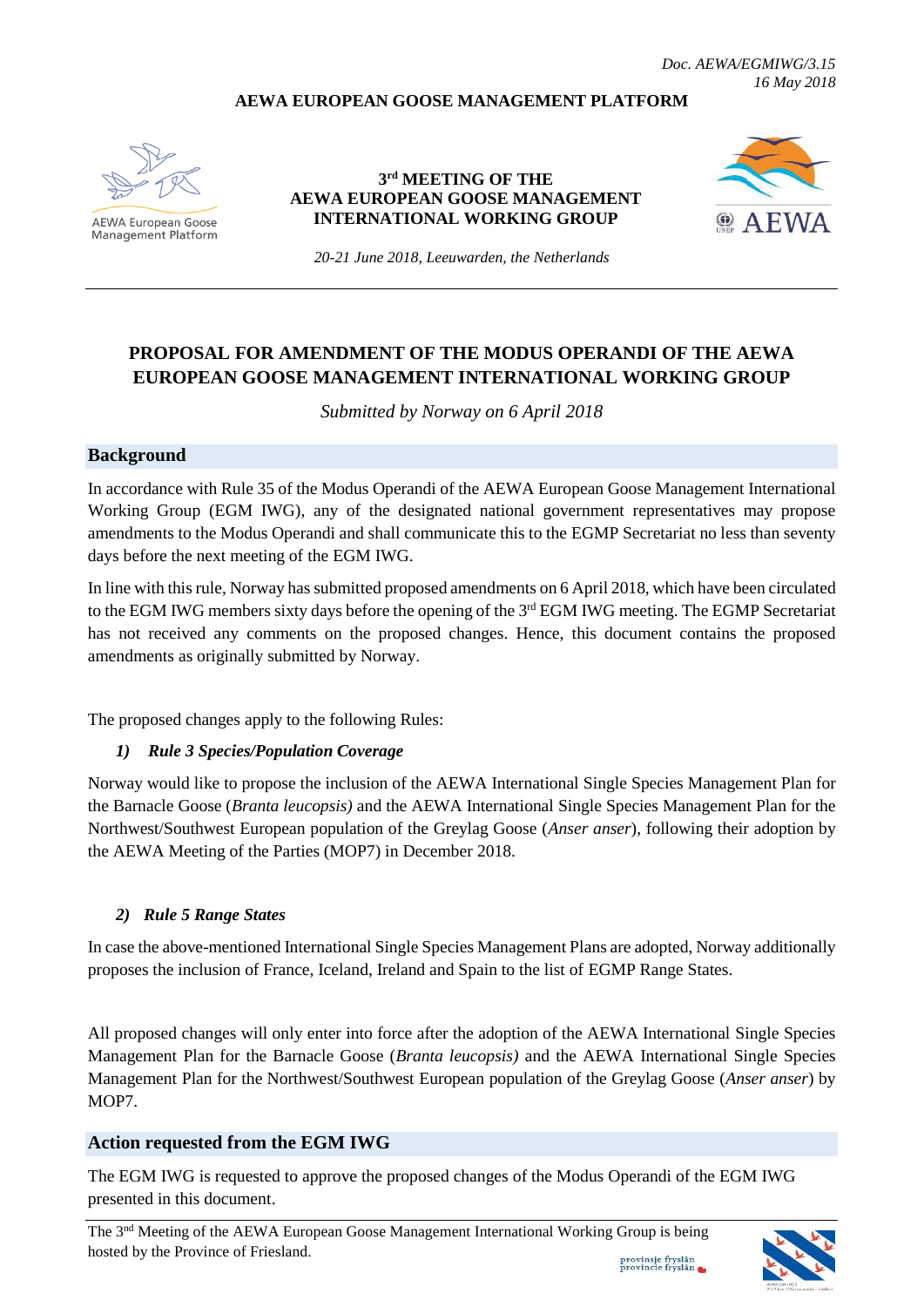# **MODUS OPERANDI OF THE AEWA EUROPEAN GOOSE MANAGEMENT INTERNATIONAL WORKING GROUP<sup>1</sup>**

### *PURPOSE*

### **Rule 1**

The inter-governmental AEWA European Goose Management International Working Group (hereinafter referred to as EGM IWG) is constituted to serve as the coordinating and decision-making body of the AEWA European Goose Management Platform established under the auspices of the African-Eurasian Migratory Waterbird Agreement (AEWA), following AEWA Resolution 6.4, with the goal to ensure the conservation and sustainable use, as well as the favourable conservation status of the migratory goose species and populations to which it applies. The European Goose Management Platform operates in line with existing international obligations and the pertinent legislative frameworks and regulations, as relevant in each range state, including AEWA, the Bern Convention and the EU Birds Directive for the range states to which these apply. The EGM IWG works closely with the UNEP/AEWA Secretariat to ensure consistency and coherence with the legal provisions and work of the Agreement.

### *ROLE*

### **Rule 2**

The role of the EGM IWG is to:

- 1) coordinate and ensure the implementation of the AEWA International Species Action and Management Plans approved by the AEWA Meeting of the Parties which fall under its remit;
- 2) stimulate and support Range States in the implementation of these International Action and Management Plans;
- 3) monitor and report on the implementation and the effectiveness of these Action and Management Plans.

#### *REMIT*

1

#### **Rule 3 – Species/Population Coverage**

1. The EGM IWG serves as the coordinating and decision-making body for the implementation of the:

AEWA International Single Species Management Plan for the Conservation of the Svalbard Population of the Pink-footed Goose (*Anser brachyrhynchus*);

<sup>&</sup>lt;sup>1</sup> As adopted by the 1<sup>st</sup> Meeting of the AEWA European Goose Management International Working Group on 14-16 December 2016 in Kristianstad, Sweden.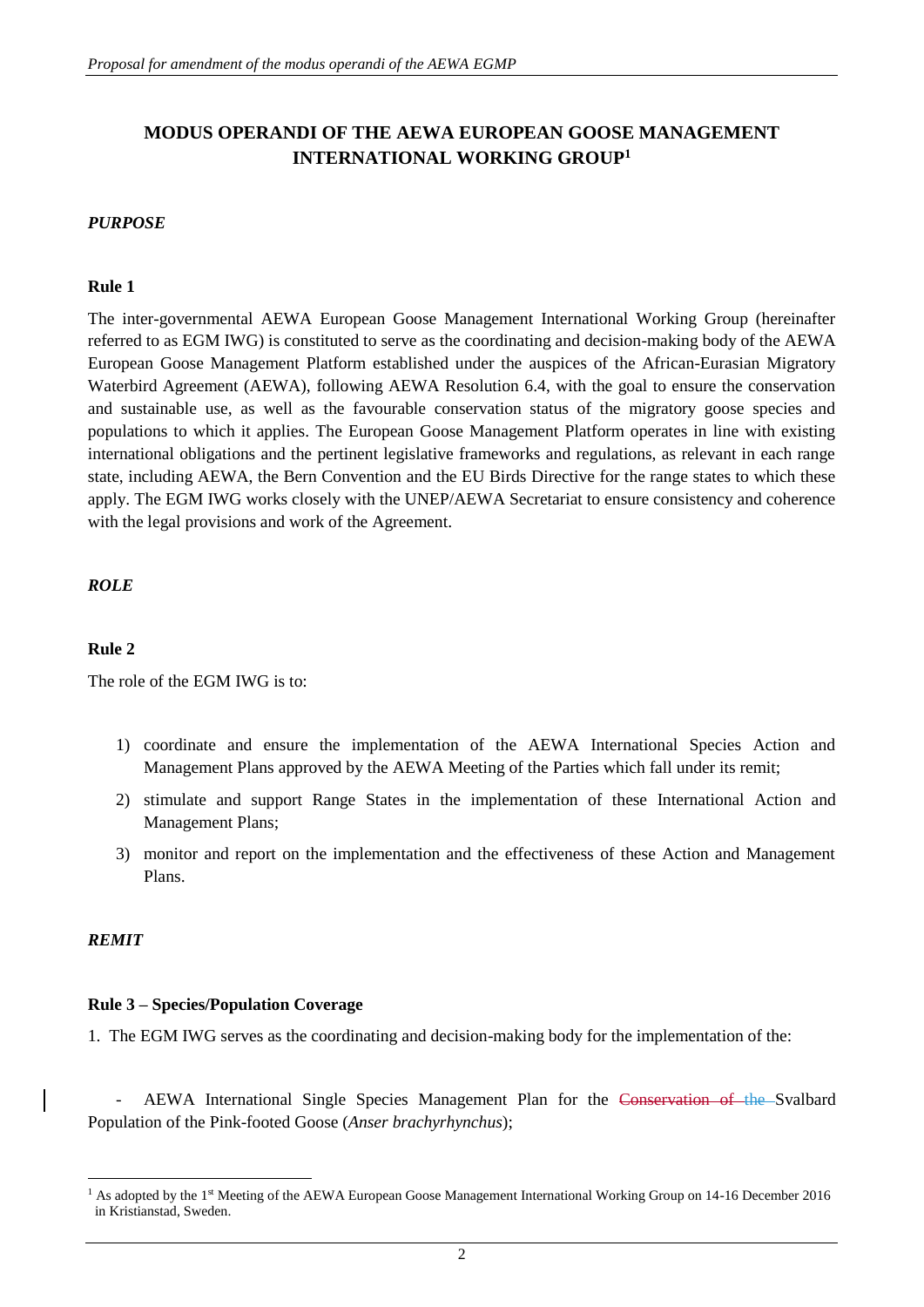- AEWA International Single Species Action Plan for the Conservation of the Taiga Bean Goose (*Anser f. fabalis*).
- AEWA International Single Species Management Plan for the Barnacle Goose (*Branta leucopsis*)
- AEWA International Single Species Management Plan for the Northwest/Southwest European population of the Greylag Goose (*Anser anser*)
- 2. Further AEWA International Species Management Plans, as well as such AEWA International Species Action Plans which contain provisions for adaptive harvest management, for migratory goose species/populations within the Western Palearctic may also be included within the remit of this Working Group, following their adoption by the AEWA Meeting of the Parties.

## **Rule 4 - Tasks**

The EGM IWG will:

- set priorities for action and take decisions regarding the conservation and sustainable use of the species/populations covered;
- coordinate the overall international implementation of activities;
- secure funds and other resources for implementation, as decided by its members;
- ensure regular and thorough monitoring of the species/populations which fall under its remit, to the best ability of each Range State, including the timely annual provision of necessary national data to the International Data Centre as per the requirements and timetables established under the EGM IWG;
- regularly monitor the effectiveness of implementation of the AEWA International Species Management and Action Plans under its remit and take appropriate action according to the findings of this monitoring; and
- provide for the update of the AEWA International Species Management and Action Plans under its remit, as required.

### *MEMBERSHIP*

### **Rule 5 – Range States**

- 1. Membership to the EGM IWG will encompass those Range States regularly supporting the species/populations as per the remit above: *Belarus, Belgium, Denmark, Estonia, Finland, France, Germany, Iceland, Ireland, Latvia, Lithuania, Netherlands, Norway, Poland, Russia, Spain, Sweden, Ukraine, UK, as well as the European Union.*
- 1. In anticipation of further possible AEWA International Management/Action Plans to be developed and adopted for migratory goose species/populations under AEWA, as per AEWA Resolution 6.4, the following additional Range States are also included as members to the EGM IWG: *France, Iceland, Ireland, and Spain.*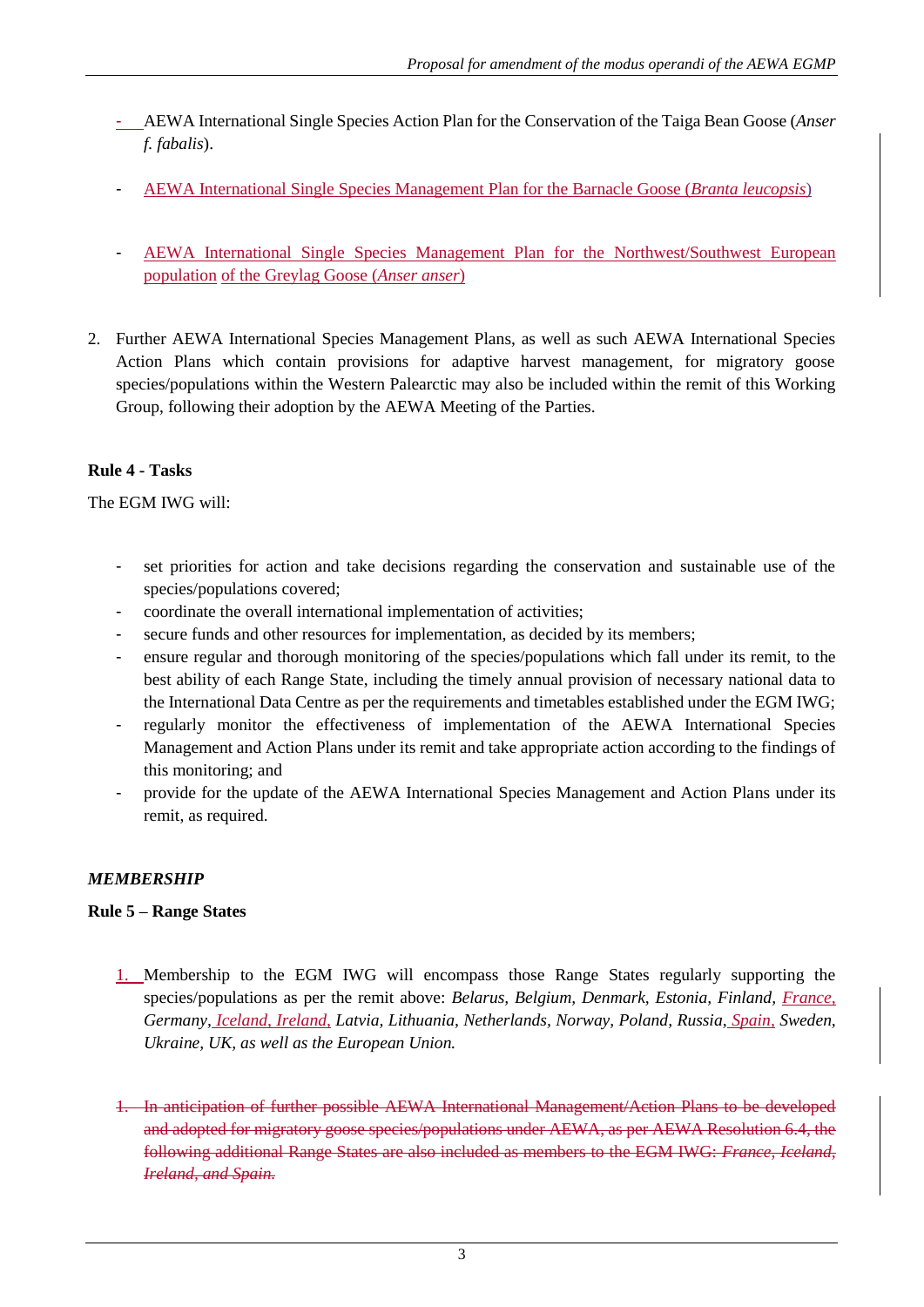### **Rule 6 – Range State Representatives**

- 1. The EGM IWG will comprise:
- a maximum of two designated representatives of national state authorities relevant to the implementation of AEWA; and
- a maximum of two representatives of national scientific or expert institutions and organisations as invited to the national delegations by the state authorities of the respective Range State;
- a maximum of two representatives from the European Union, represented by the European Commission.
- 2. Designations of national government and expert representatives will be requested from the AEWA National Focal/Contact Points by the UNEP/AEWA Secretariat. Possible changes in the national representation to the EGM IWG following the initial designation shall be communicated to the UNEP/AEWA Secretariat as soon as possible via email.

### **Rule 7 – Permanent Observer Organizations**

- 1. In addition, relevant specialised international inter-governmental and non-governmental organisations may, in consultation with the UNEP/AEWA Secretariat, be invited by the Chair to participate in the EGM IWG as permanent observers, subject to confirmation by a meeting of the EGM IWG.
- 2. The Chair of the AEWA Technical Committee will also be invited to join the EGM IWG as a permanent observer by the Chair of the EGM IWG.
- 3. The admittance of permanent observers to the EGM IWG by the Range States will take place at the first meeting of the EGM IWG where the observer in question will be in attendance.

## *MEETING ATTENDANCE*

## **Rule 8 – EGM IWG Members**

Meeting attendance will be open to the designated representatives and admitted permanent observers as outlined above under Rules 5-7, as well as representatives from the UNEP/AEWA Secretariat and the International Data Centre.

### **Rule 9 – National delegations**

- 1. In addition, the designated government representatives may choose to include additional national representatives in their national delegations to the meetings of the EGM IWG. The national delegations to each EGM IWG meeting shall, however, be limited to a maximum number of five participants per country. Additional representatives shall be communicated as part of the respective national delegation to the UNEP/AEWA Secretariat in advance of the meeting.
- 2. For those countries eligible to receive financial support under the EGM IWG for meeting attendance, only up to two representatives per country can be funded.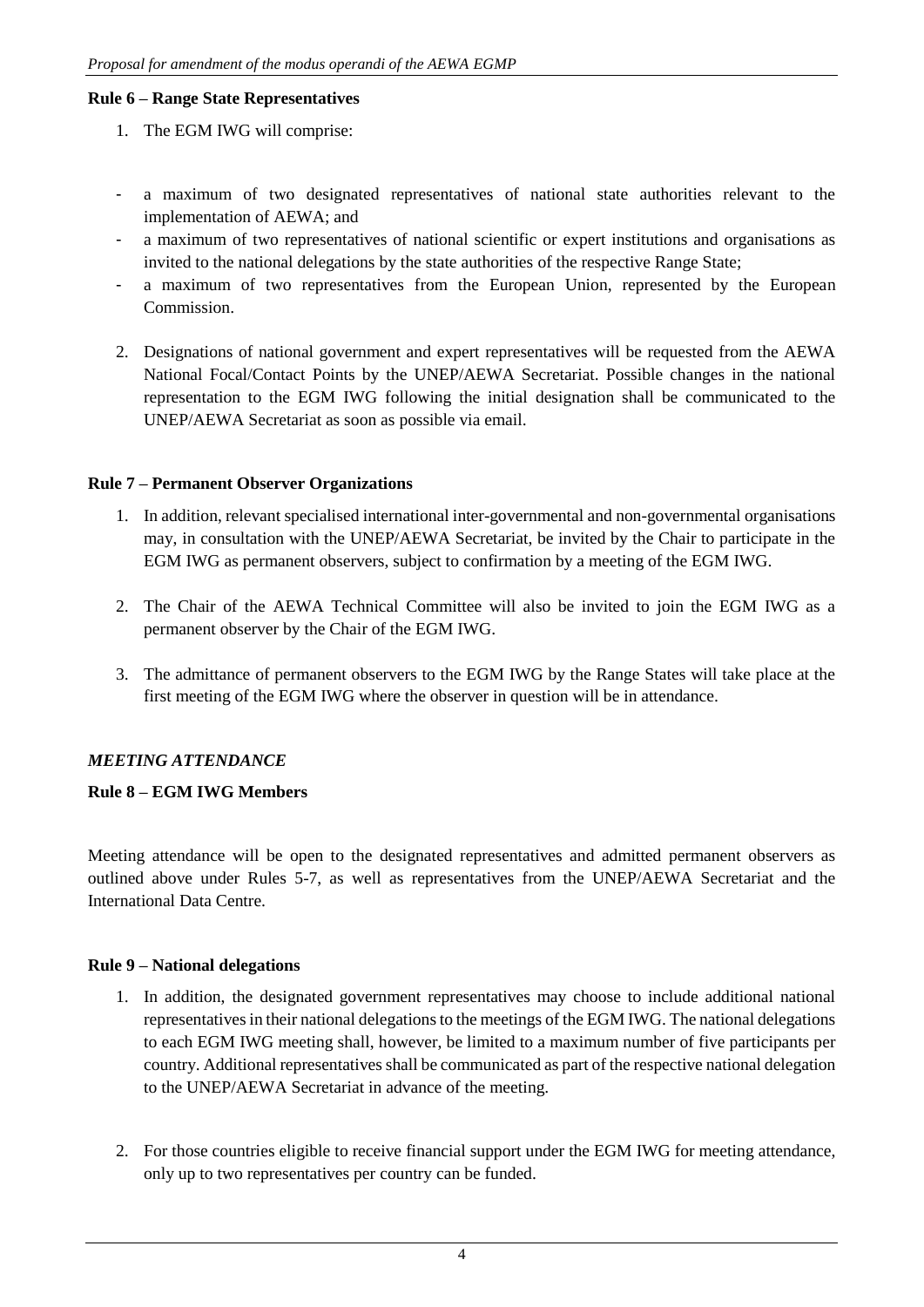3. An exception to the rule regarding the size of national delegations shall be made in the case of a host country, whereby the designated government representative in the EGM IWG of the host country will have the right to invite additional national organizations as observers to the meeting as part of their national delegation, bearing in mind that any additional costs related to such observers shall be carried by the host country and cannot be covered by the EGM IWG budget.

## **Rule 10 – Permanent Observer Organisations**

The participation of permanent observer organisations to the meetings of the EGM IWG will be limited to one representative per organisation.

## **Rule 11 – Additional Individual Experts**

In addition, the EGM IWG Chair may, in consultation with the UNEP/AEWA Secretariat, invite additional individual experts as observers to meetings of the EGM IWG, to contribute to specific agenda items. Should such experts hail from one of the Range States of the EGM IWG, the Secretariat will consult with the designated government representative(s) prior to the issuance of the invitation. Such additional observers will be admitted by the IWG members during the opening of the specific meeting they have been invited to attend.

## *MEETINGS*

## **Rule 12 – Timing and Language**

Unless the EGM IWG decides otherwise, meetings of the EGM IWG shall be convened by the UNEP/AEWA Secretariat annually. The meetings will be conducted in English only.

### **Rule 13 - Venue**

The meeting venue shall be at the seat of the UNEP/AEWA Secretariat at the United Nations Campus in Bonn, Germany, unless a voluntary host country is found amongst the EGM IWG Range States.

### **Rule 14 – Notice of Meetings**

Notice of meetings, including date and venue, shall be sent to all EGM IWG members by the UNEP/AEWA Secretariat at least 90 days in advance.

### **Rule 15 - Quorums**

- 1. A quorum for general decisions shall consist of half of the Range States in the EGM IWG which have confirmed their participation in the European Goose Management Platform.
- 2. A quorum for decisions to be taken regarding the implementation of activities under an AEWA International Species Management or Action Plan shall consist of half of the Range States to the respective Plan which have confirmed their participation in the European Goose Management Platform.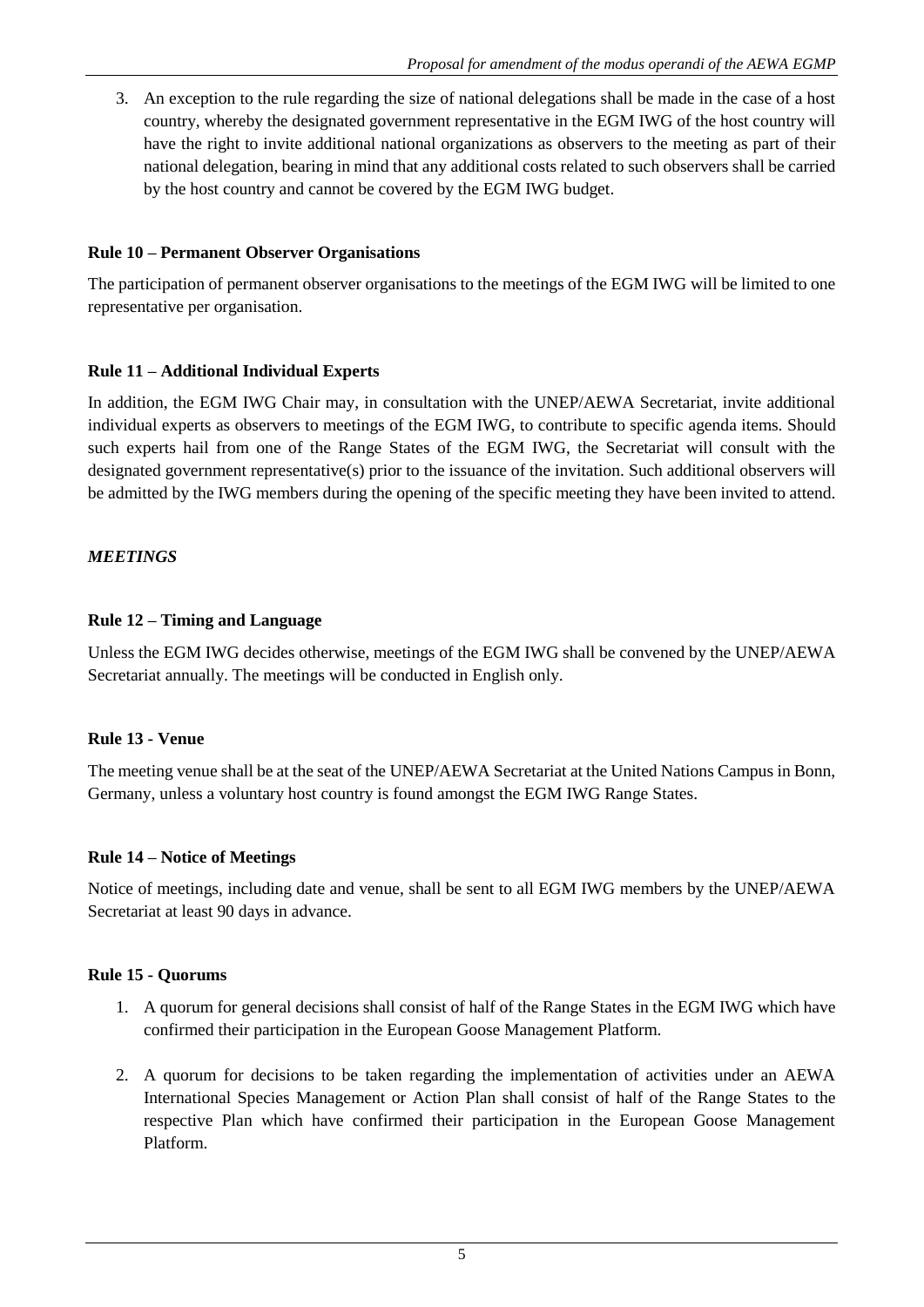- 3. A quorum for decisions to be taken regarding the implementation actions within defined populations or management units of an AEWA International Species Management or Action Plan shall consist of half of the Range States to the respective population or management unit which have confirmed their participation in the European Goose Management Platform;
- 4. No decision shall be taken at a meeting in the absence of a quorum.

# **Rule 16 – Decisions and Provisions for Voting**

Decisions of the EGM IWG shall be taken by consensus unless a vote is requested by the Chair or by three members.

# **Rule 17**

- 1. Decisions of the EGM IWG by voting (pursuant to Rule 16) shall be passed by a simple majority vote of the members present and voting. In the case of a tie, the motions shall be considered as rejected.
- 2. Decisions on changes to the Modus Operandi may only be taken at meetings of the EGM IWG. In the case of voting, a qualified majority (75%) of the members present and voting is necessary to adopt the proposed changes.

# **Rule 18**

Only the designated government representatives of the EGM IWG Range States shall exercise voting rights. In his or her absence he or she may name an Alternate from amongst the other members of the national delegation to act in his or her place. The Alternate shall be communicated to the Chair and to the UNEP/AEWA Secretariat.

## **Rule 19**

Where two representatives of national state authorities have been designated for one Range State, these shall coordinate amongst themselves and inform the Chair and the UNEP/AEWA Secretariat which representative will be carrying out the vote for the Range State in question.

## **Rule 20 – Decisions between meetings**

- 1. At the discretion of the Chair, in consultation with the UNEP/AEWA Secretariat, EGM IWG business – including voting – may be conducted between regularly scheduled meetings as necessary by email or via conference call, with any actions recorded in the minutes of the next regularly scheduled meeting.
- 2. For any such decisions between meetings conducted by the remote means listed above, the same quorum and voting principles apply as outlined above in Rules 15-19.

## **Rule 21 – Meeting Record**

A summary record of each meeting shall be prepared by the UNEP/AEWA Secretariat as soon as possible and shall be communicated to all the members of the EGM IWG.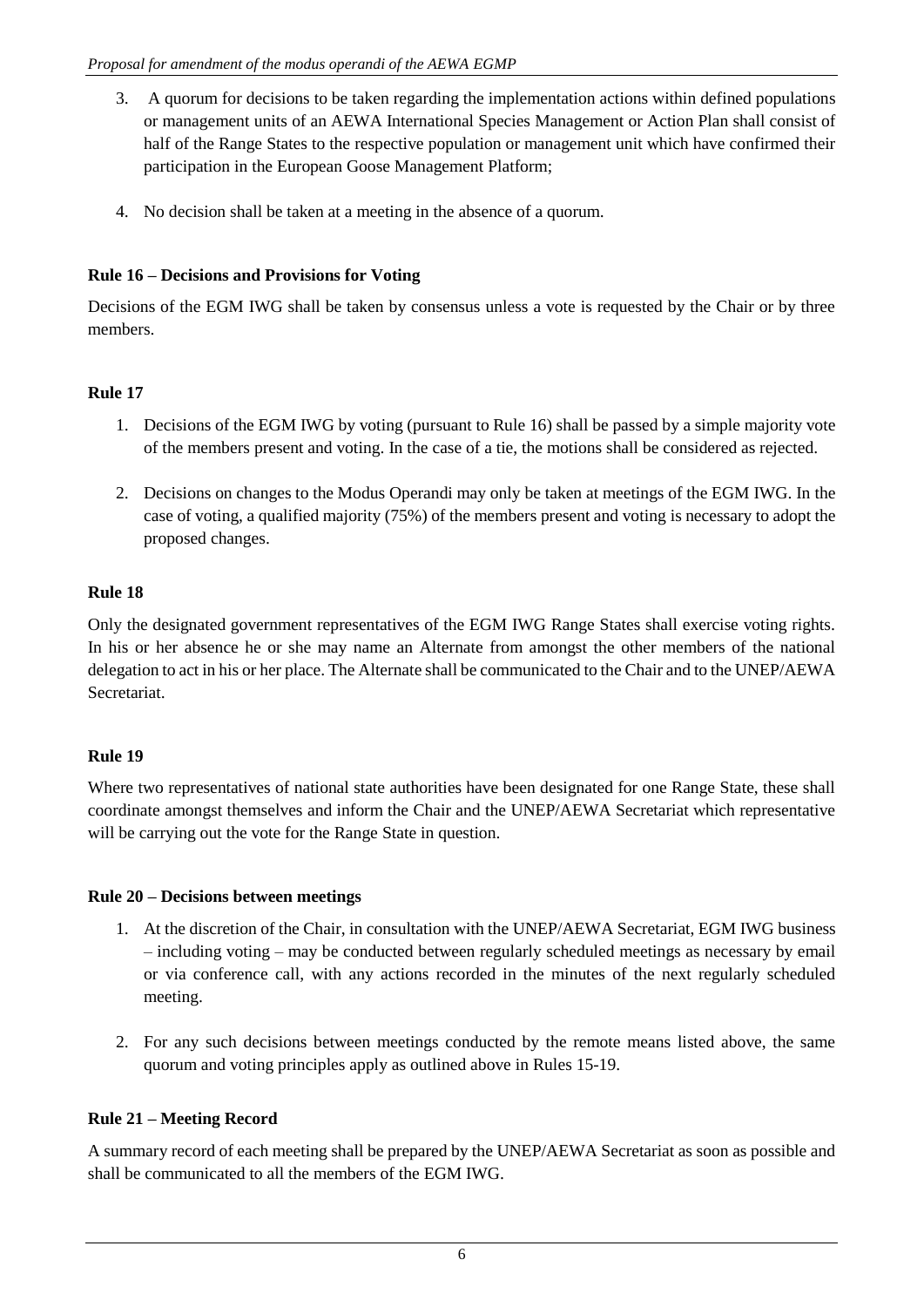## **Rule 22 – Meeting Documents**

The documents for each meeting of the EGM IWG will be made available in English language only and shall be distributed to its members by the UNEP/AEWA Secretariat at least 30 days before the opening of the meeting, with the exception of annual assessment reports on adaptive harvest management, which shall be distributed at least two weeks before the opening of the meeting. At the discretion of the Chair, documents may be accepted after this deadline, but not later than one week before the meeting. Typically, documents will be distributed electronically.

# *STRUCTURE and OFFICERS*

## **Rule 23 - Chair**

The EGM IWG Range States shall, amongst themselves elect a Chair country, represented by its designated national government representative to the Working Group. The term for the Chairmanship shall last for two consecutive years, with the elected Range State chairing two consecutive meetings of the EGM IWG. The Chair country shall thus be elected at the end of every second meeting of the EGM IWG, and the newly elected Chair shall assume their functions upon election. A country cannot serve as a Chair for two consecutive terms.

## **Rule 24**

The Chair shall preside at the meetings of the EGM IWG, approve the provisional agenda prepared by the UNEP/AEWA Secretariat for circulation and liaise with the members between meetings of the EGM IWG as necessary. The Chair may represent the EGM IWG as required within the limits of the EGM IWG mandate, and shall carry out such other functions as may be entrusted to him/her by the EGM IWG.

## **Rule 25**

If, in an election, there is no consensus regarding the proposed Chair country, the proposed Range State which obtains the overall majority will be elected as Chair. If no proposed candidate obtains an overall majority in the first ballot, a second ballot shall be taken, restricted to the two candidates obtaining the largest number of votes. If the votes are equally divided in the second ballot, the presiding officer shall decide between the candidates by drawing lots.

## **Rule 26 - UNEP/AEWA Secretariat**

The UNEP/AEWA Secretariat will be in charge of servicing the EGM IWG and a dedicated Coordinator situated at the Secretariat will facilitate the day-to-day operations of the EGM IWG in close cooperation with the Chair and the International Data Centre.

## **Rule 27 – International Data Centre**

The necessary scientific analysis, assessments and subsequent proposals for conservation and management options will be provided by the International Data Centre of the European Goose Management Platform.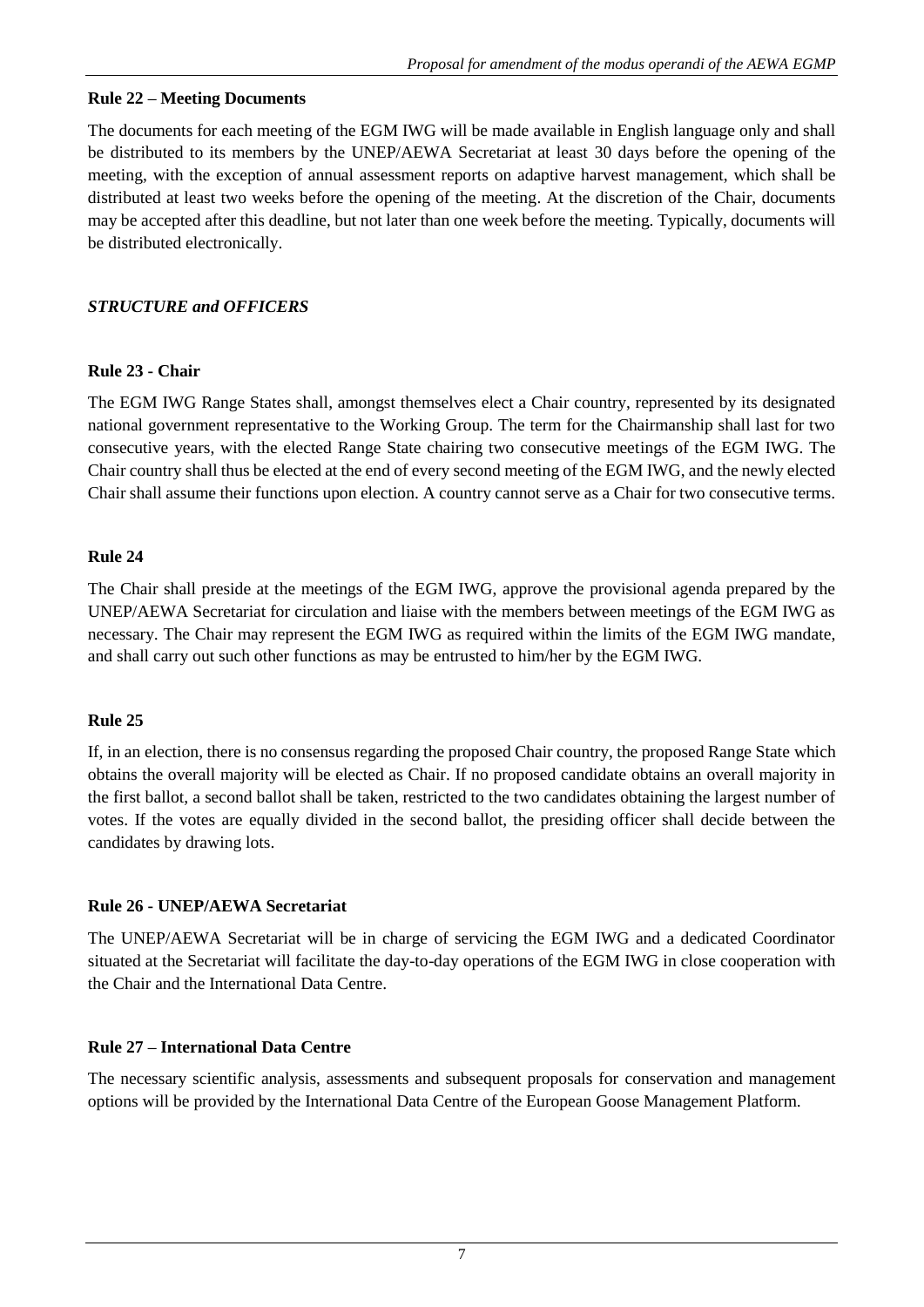### **Rule 28 – National Focal Points**

The designated representatives of the national state authorities from the Range States will act as National Focal Points for the EGM IWG and will be the main contact persons for the elected Chair and the UNEP/AEWA Secretariat.

The designated representatives of national state authorities will further coordinate the implementation of national activities as agreed in the EGM IWG and carry out national consultations as appropriate prior to the meetings of the EGM IWG to allow for decisions to be taken at the meetings.

## *TASK FORCES*

## **Rule 29**

The EGM IWG may establish species and/or thematic Task Forces as may be necessary to deal with the preparation and coordination of decision papers and background documents for the EGM IWG as well as to deal with other specific tasks. The EGM IWG shall define the terms of reference and composition of each Task Force.

## **Rule 30**

In so far as they are applicable, these Rules shall apply *mutatis mutandis* to the proceedings of the established Task Forces.

## *FINANCING*

### **Rule 31**

The annual running costs for the European Goose Management Platform, including for the EGM IWG, will be provided by the Range States to the Platform as decided by the EGM IWG.

### *REPORTING*

### **Rule 32 – Reporting to EGM IWG Meetings**

In addition to the timely provision of the required national data as outlined under Rule 4, reports on the implementation of the AEWA International Species Management and Action Plans within the remit of the EGM IWG, shall be prepared by each Range State according to a format agreed by the EGM IWG and presented at each face-to-face meeting of the EGM IWG.

### **Rule 33 – Reporting to the AEWA Governing Bodies**

In addition, reports will be produced according to a standard format with contributions from all Range States and submitted for inclusion into the general International Review on the Stage of Preparation and Implementation of Single Species Action Plans to the AEWA Meeting of the Parties. Range States will also